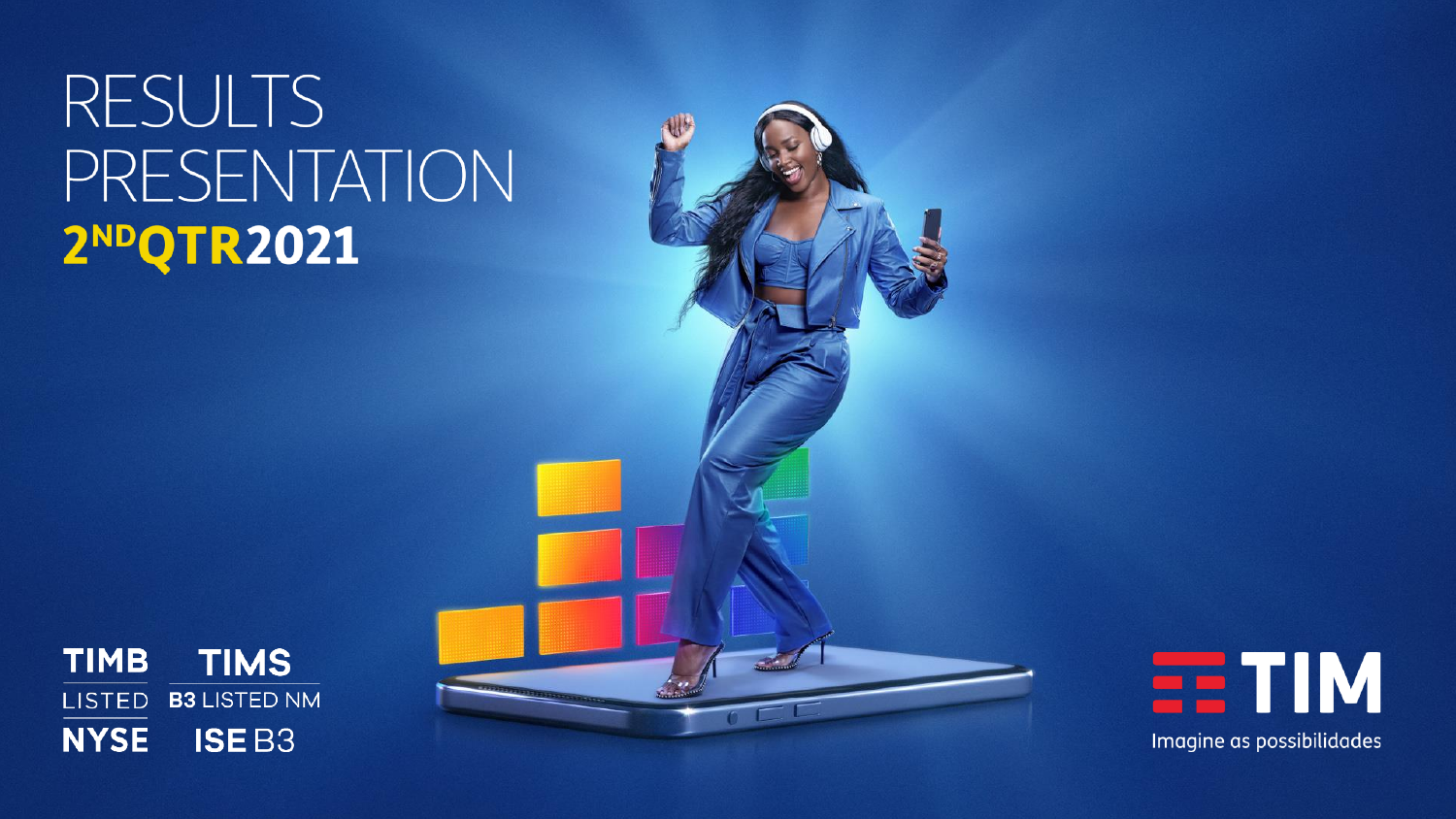# *Disclaimer*



This presentation **contains declarations that constitute forward looking statements** regarding the intent, belief or current expectations of the customer base, estimates regarding future financial results and other aspects of the activities.





**Analysts and investors are cautioned not to place undue reliance on those forward looking statements**, which speak only as of the date of this presentation. TIM S.A. undertakes no obligation to release publicly the results of any revisions to these forward looking statements.



**Financial results are presented considering impacts from IFRS 16 adoption.**

The normalized numbers reported in this presentation are adjusted by the effects listed below.

(1) Due to the reverse incorporation of TIM Participações S.A. by TIM S.A. (former wholly owned subsidiary of TIM Participações S.A.) by the end of August 2020, 2020 results present TIM S.A.'s figures, in accordance with the company's financial statements (ITR and DFP). In order to provide an adequate comparison from the economic standpoint, 2019 (and previous) data disclosed reflect that in TIM Participações's financial statements.

(2) Operating Costs normalized by legal and administrative services (+R\$ 13.7 million in 2Q21). Net income normalized by tax credit (-R\$4.6 million in 2Q21). 2019 and 2020 normalized effects as presented in the 4th quarter release.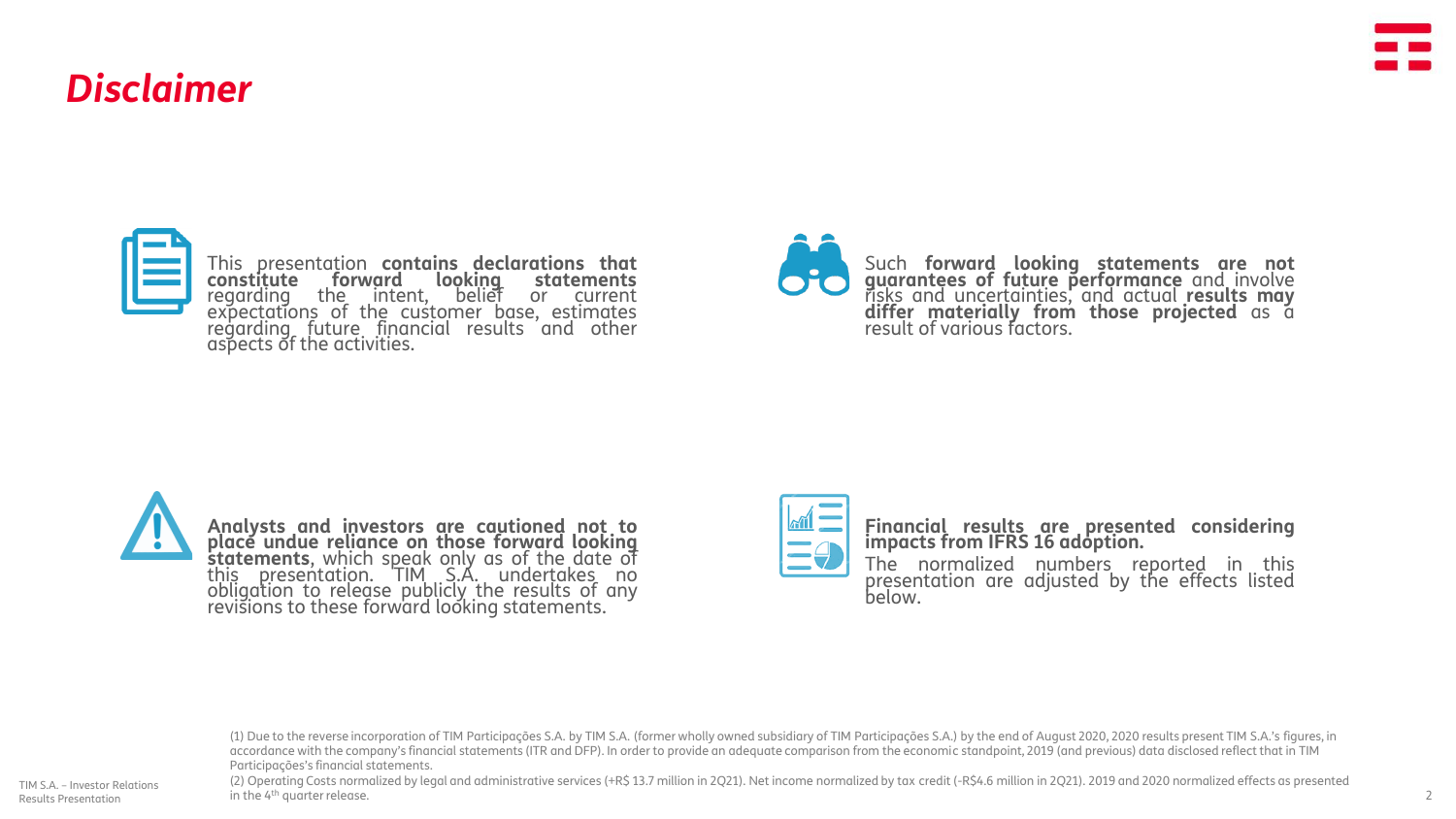# **Highlights** *Solid 2Q Results Confirms, Recovery is on Track as the Economy Reopens*





**Mobile and Live: New Portfolio launched in July**



**Largest Sustainability- linked debenture in Brazil**

**R\$ 1.6** bln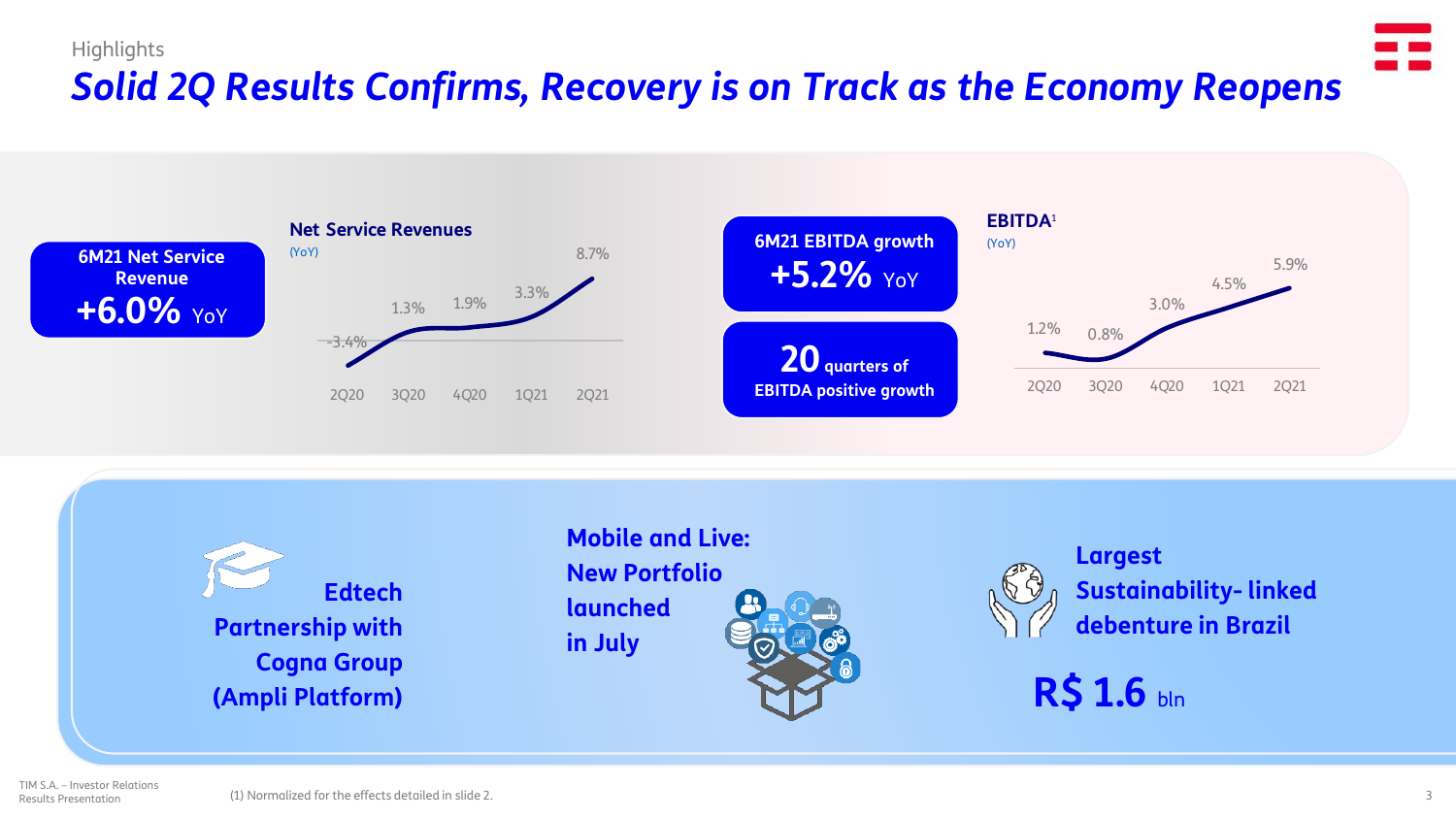# ESG *ESG: Maintaining Consistency is Key for a Long-Term Transformation*

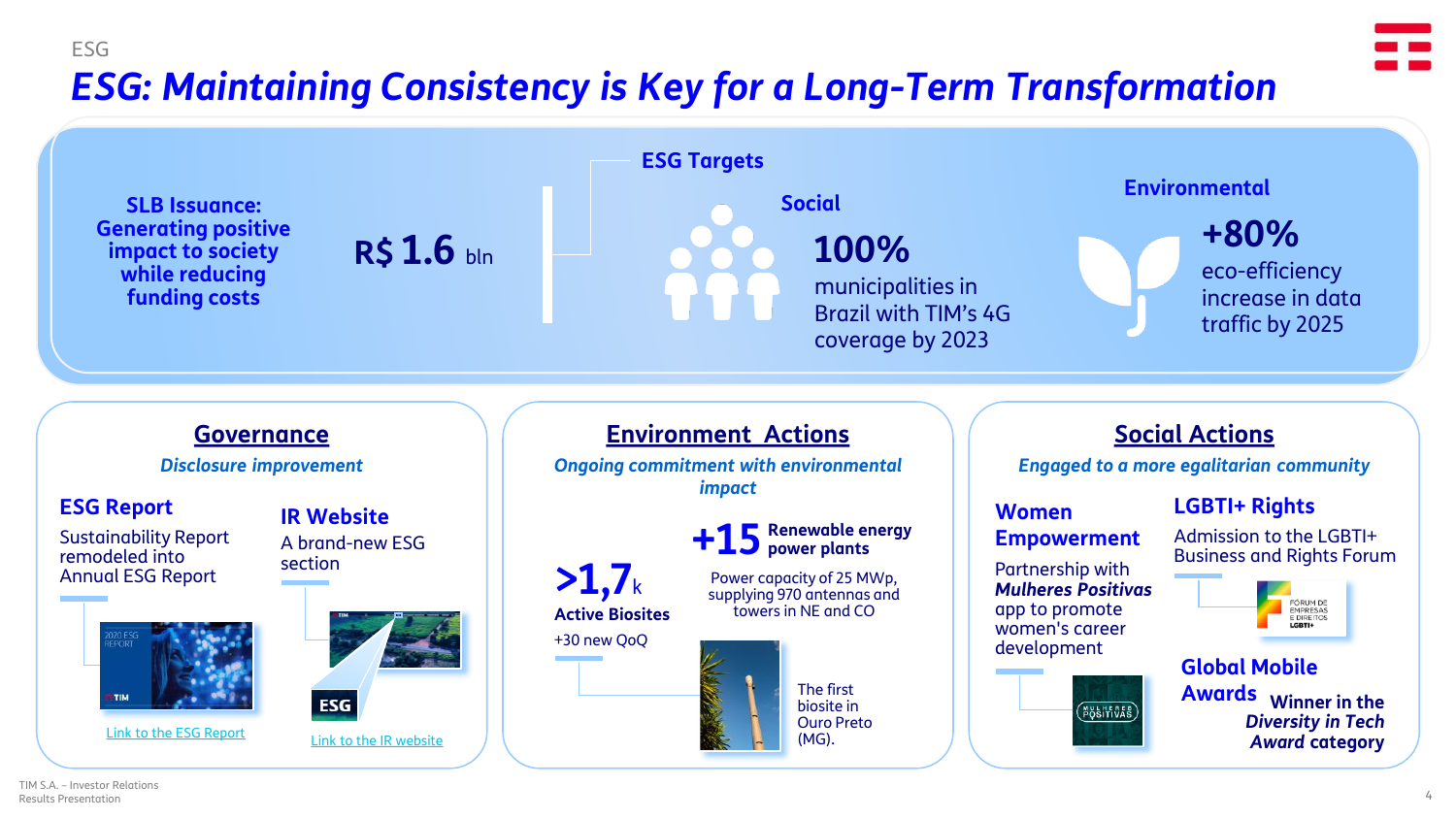# Financial Evolution *Revenues: Positive Contribution From Major Lines*

#### **Net Service Revenues Breakdown**



*Consistent sequential improvement in a challenge environment (+1% QoQ)*

### *Client generated growth accelerated to 7.8% YoY*

Classificado como Público

### **Mobile Service Revenues**

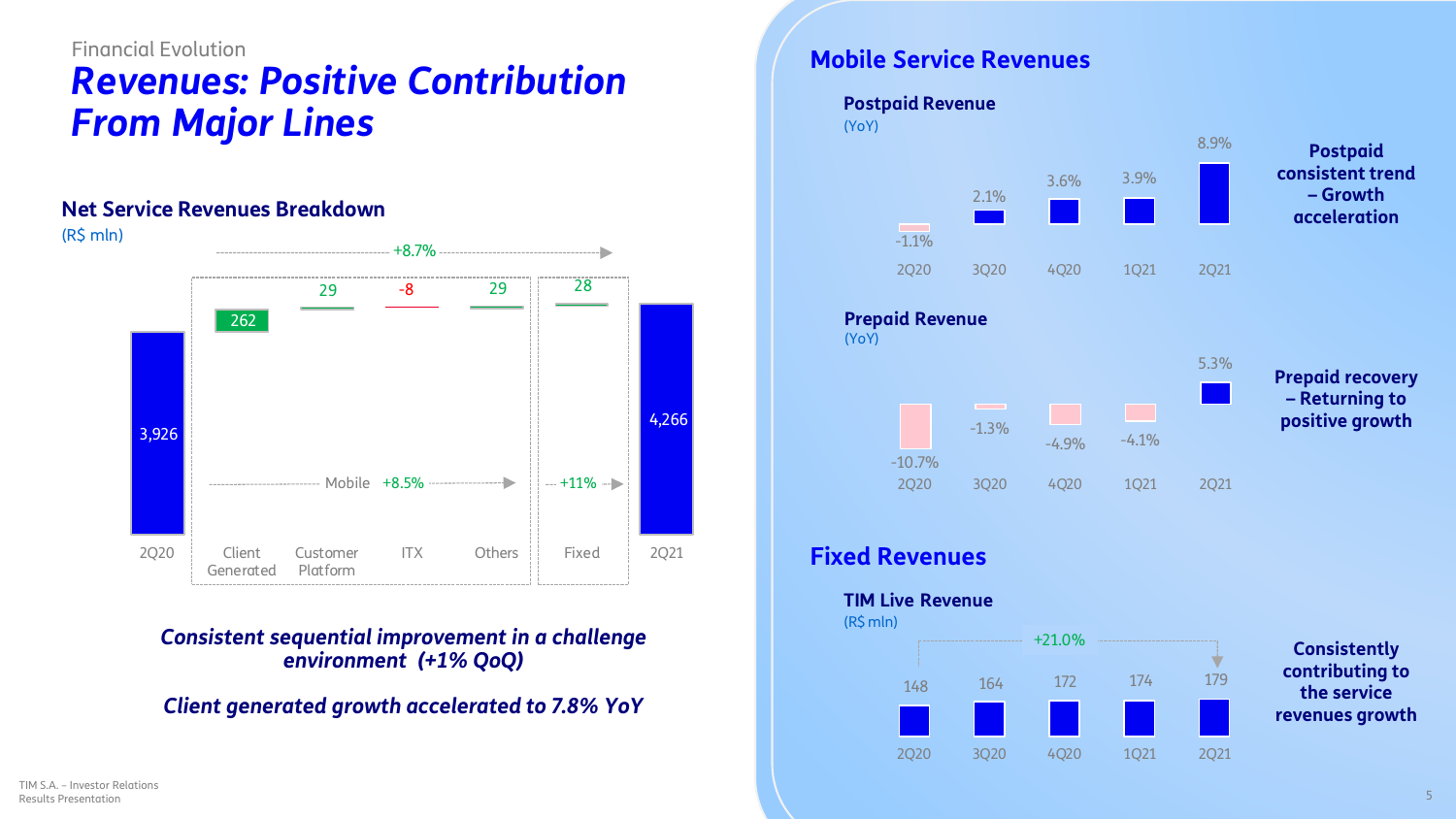#### Mobile Operation



**Combined improvement of** 

# *YoY and QoQ Improvements Driven by ARPU Solid Dynamics, Proving the Positive Impact of Volume to Value Strategy*

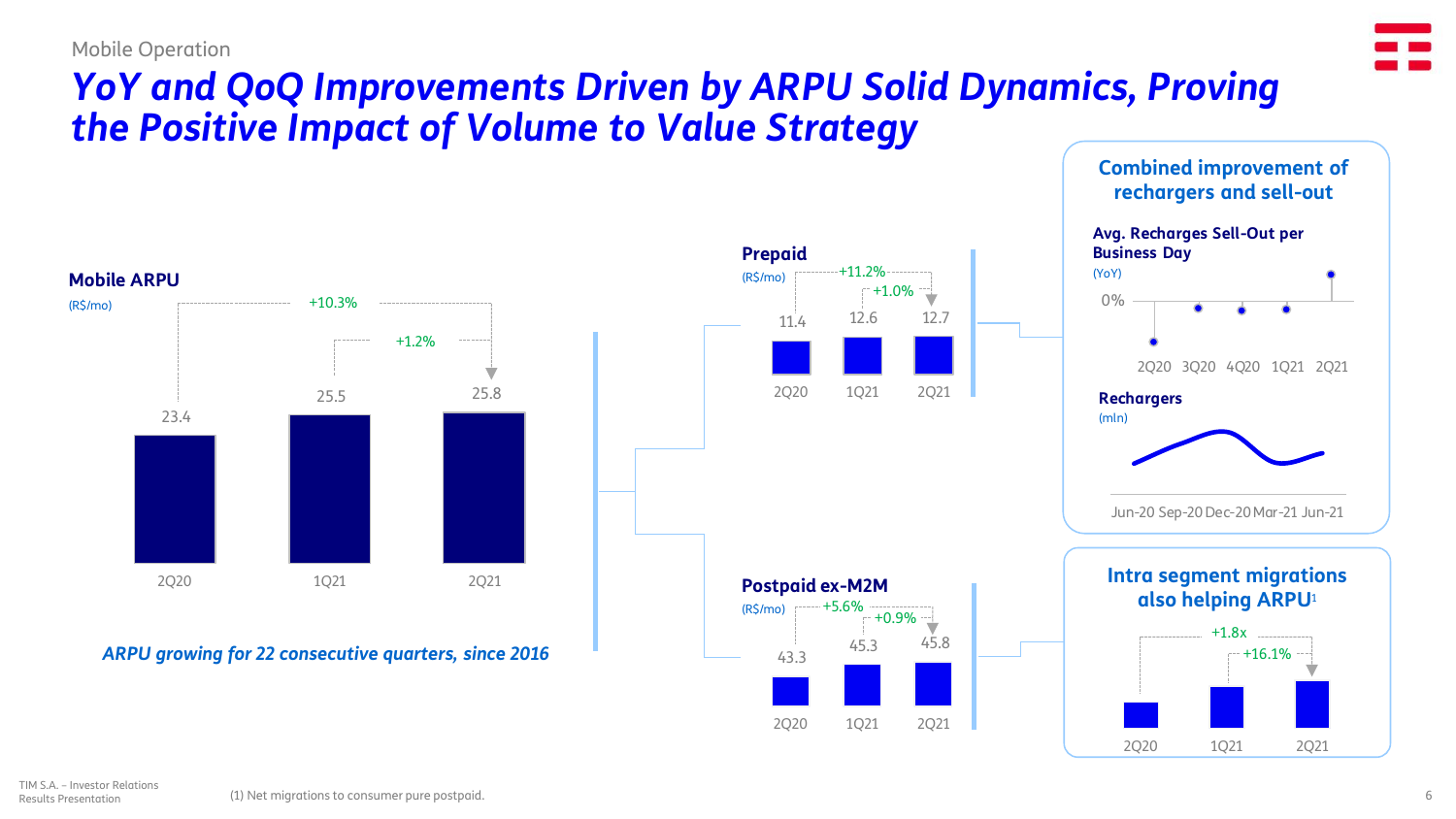#### Mobile Operation

# *Offer Differentiation to Enchant Customers, While also Creating New Sources of Revenues*



Só cliente TIM Pré TOP tem Deezer Go grátis!



### **Deezer GO**

- Ad-free consumption on lists created on music preferences
- New attribute of offer differentiation
- Version specially developed to support TIM's market reality



## **One-stop-shop**

– New add-ons in the entertainment hub for TIM Black plans: HBO Max and YouTube Premium



## **TIM + Ampli**

- Edtech partnership with exclusive benefits
- Knowledge bonus: zero rating
- Free access to 400+ courses
- Discounts on distance learning graduation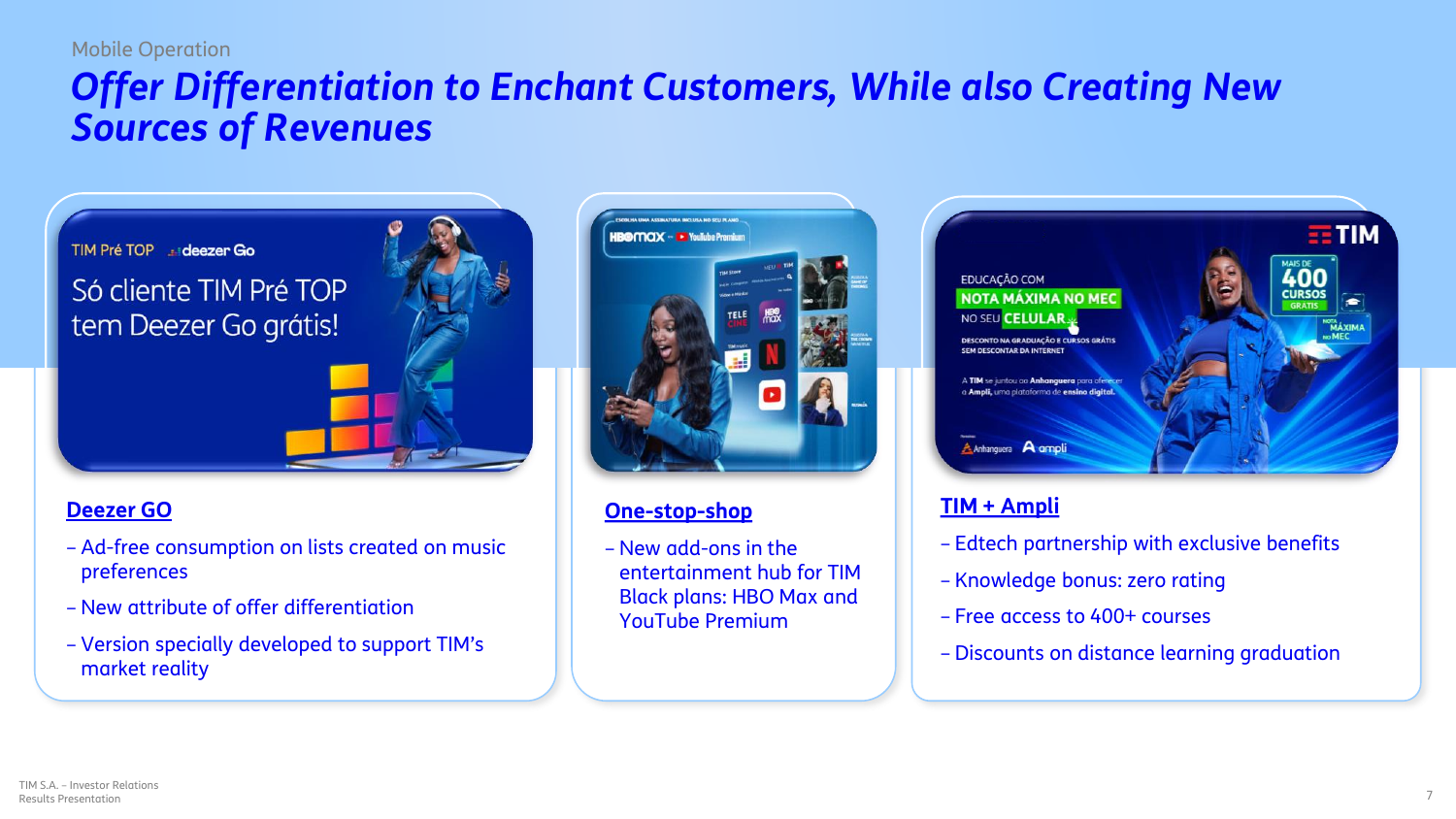#### New Sources of Revenues



# *New Venture Announced and Strong Deliveries on Ongoing Projects*



#### **Financial Services R\$ 20** mln in 2Q - 1,0 2,0 3,0 2Q20 3Q20 4Q20 1Q21 2Q21 **C6 Open Accounts** (mln accounts accumulated) **~1.4**% in **~1.4**% in  $2<sub>Q</sub>$ New targets accomplished Total equity stake<sup>1</sup> ~**2.9%** 1Q **Record numbers of accounts opened LTV improvement with early churn reduction and higher loyalty**

### **New Venture in the Customer Platform Portfolio**



**Using mobile operator assets to accelerate student intake**

#### **TIM + Ampli (Cogna Group)**

Participating in the fast-growing distance learning segment.

Cogna is the largest education player in Brazil and has the highest quality rate from Education Ministry.

> Up to **30% equity stake**

> > Potential to acquire **80k students per year**

**CAC revenues**

| <b>Mobile Advertising - TIM Ads</b><br><b>R\$ 9</b> mln in 2Q |                                       |                                           |                                      |                                                                 |                   |
|---------------------------------------------------------------|---------------------------------------|-------------------------------------------|--------------------------------------|-----------------------------------------------------------------|-------------------|
|                                                               | 19+ million opt-ins                   |                                           |                                      | <b>Audience</b>                                                 |                   |
| <b>Segmentation</b><br><b>Insights platform</b>               |                                       |                                           |                                      |                                                                 |                   |
| Informa TIM<br>Over the<br><b>Top Ads</b>                     | <b>Captive Portal</b><br><b>Video</b> | Legacy<br>Views Ads Push Ads <sup>2</sup> | <b>TIM Fun</b><br>Ads                | <b>TIM News</b><br><b>Massive Games+ Content+</b><br><b>Ads</b> | <b>Channels</b>   |
| $\sim$ 8 mln audience<br>for a single<br>campaign             | $>1.4$ mln<br>surveys<br>responses    |                                           | >200k<br>Informa TIM<br>bonus awards | $40%$ of users w/<br>daily engagement<br>in TIM Fun             | <b>Deliveries</b> |

(1) The right to exercise subscription bonuses equivalent to an indirect stake of approx. 2.9% (already vested - see note 28 of the Financial Statements) of C6's share capital; (2) Invoices, Meu TIM App, SMS, MMS, RCS. 8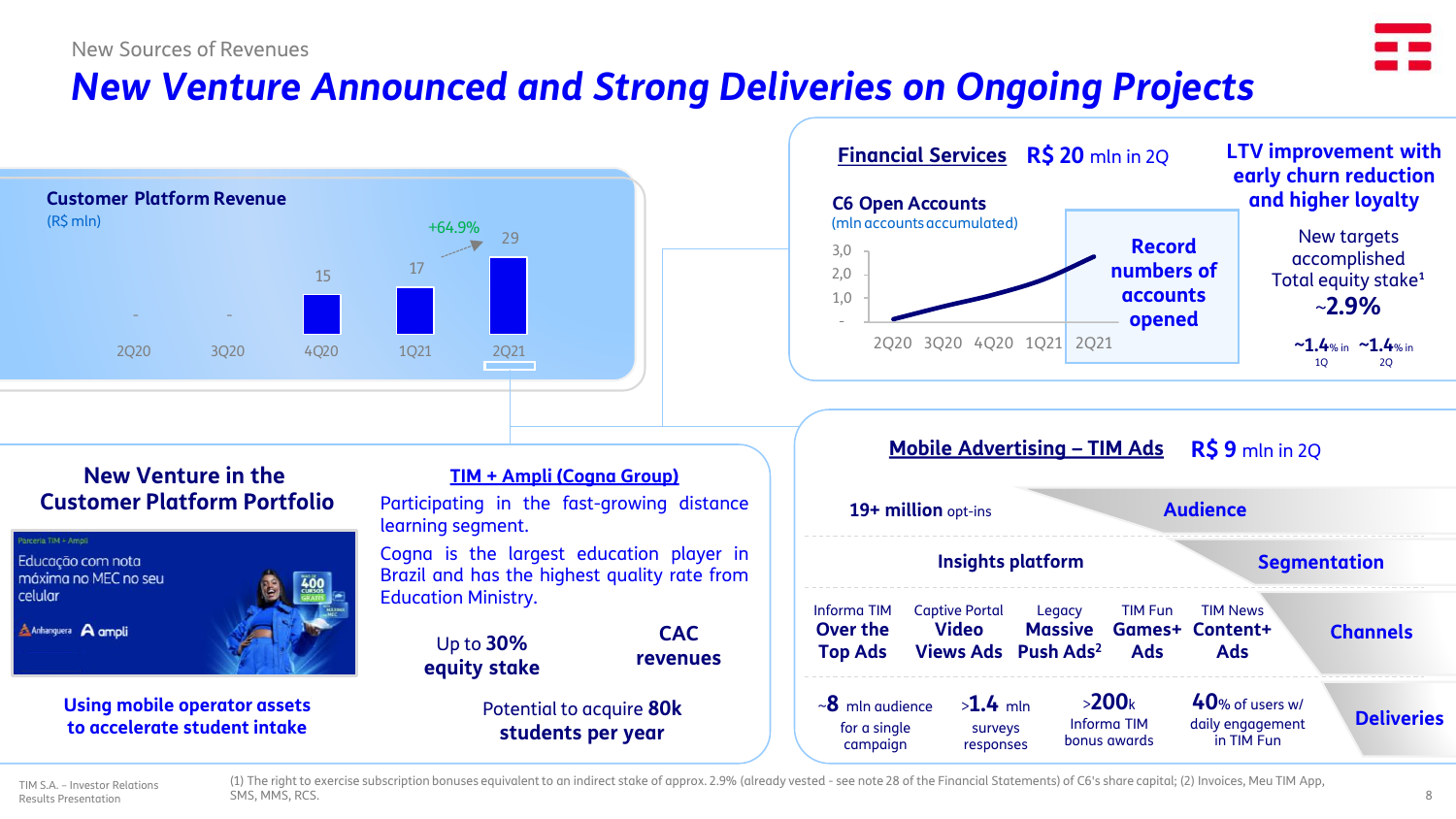# *All Set to Deliver the Next Wave of Growth: Valuable Portfolio Combined With an Accelerated Rollout*



#### $(mln)$   $+10.0\%$ **Customer Base**



*Revenue dynamic driven by organic growth and increasing value of customer base*



# **The best upload speed**



#### **New portfolio**

500 and 600 mbps plans New content embedded: Netflix and Paramount+

# **FIBER CO**

– **CADE approval on June 16th**

#### *Next steps*

- **Anatel's prior consent**
- **Closing expected for September/October**
- **Higher secondary considering additional HPs** *vs* **deal's original scope**
- **Smooth transition with a TSA contract**
- **Additional FTTSite contract to be signed at closing**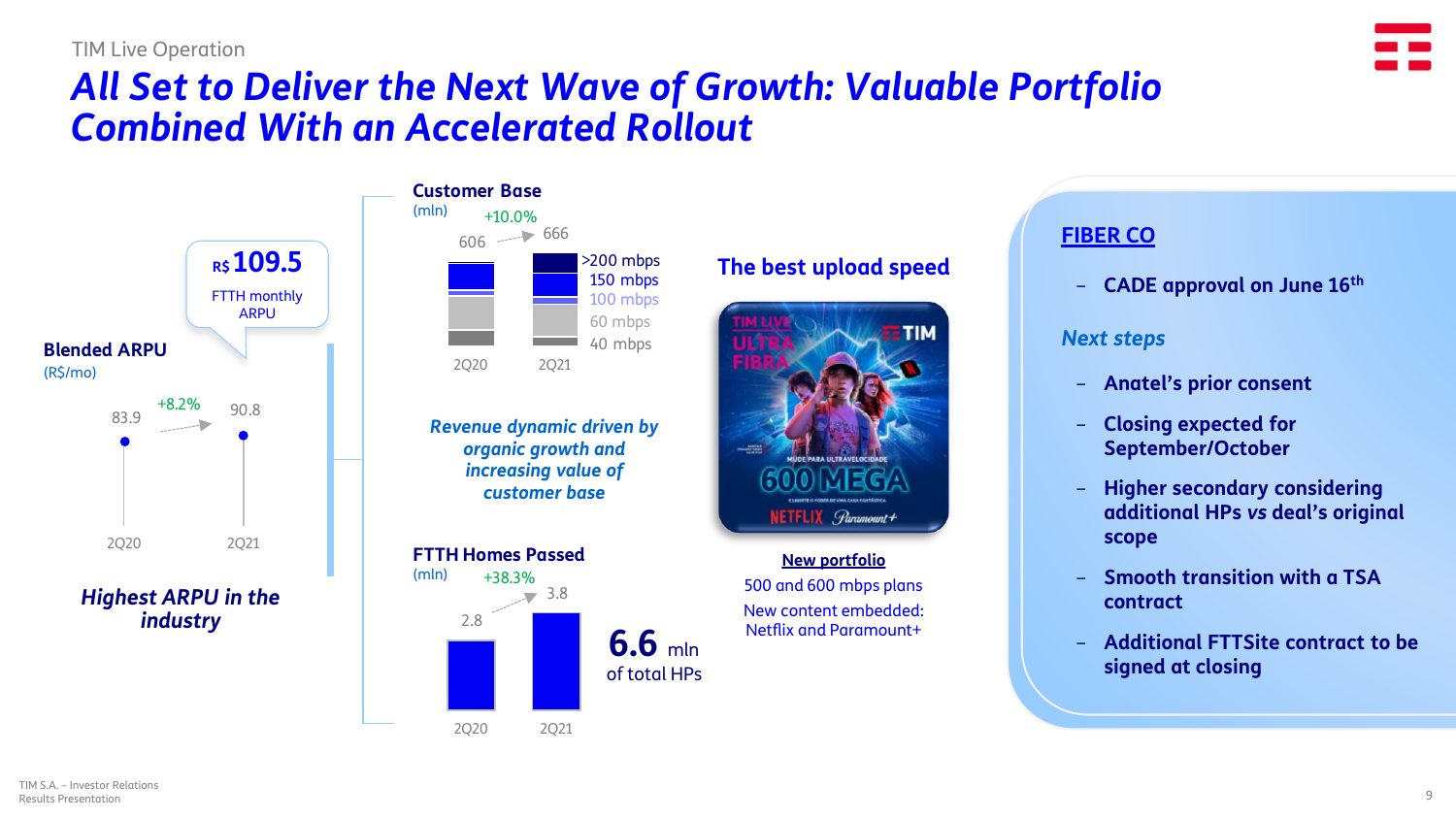Infrastructure

# *Fast-paced Network Evolution to Quickly Enjoy the New Opportunities That Will Come With Market Consolidation and 5G*





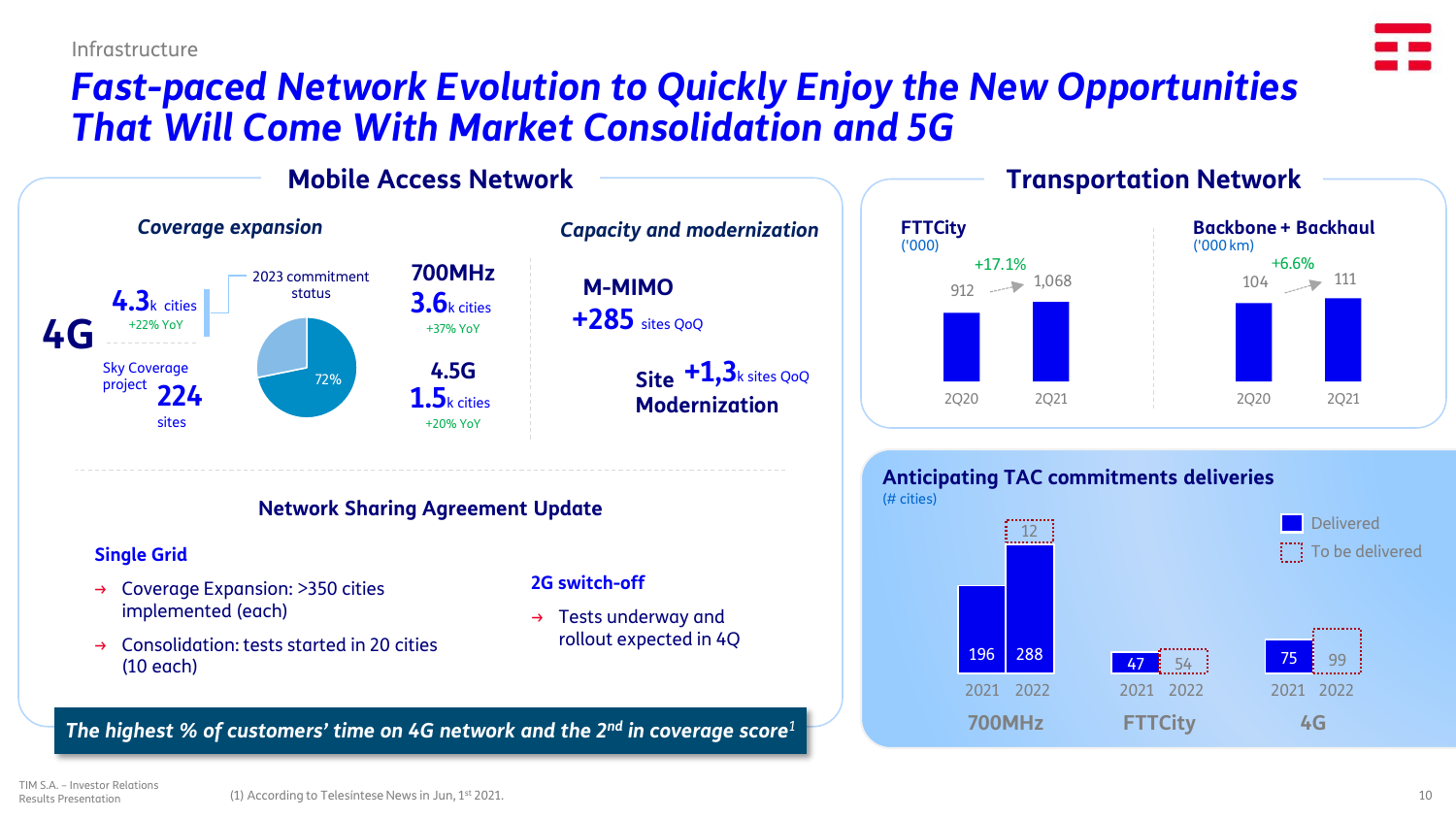#### Financial Evolution

# *Isolating Volume-Driven Costs Discontinuity, Opex Would've Been Stable With Digitalization Supporting Better Performance on Operational Side*



#### **Digital transformation still contributing to put costs on the right path**





681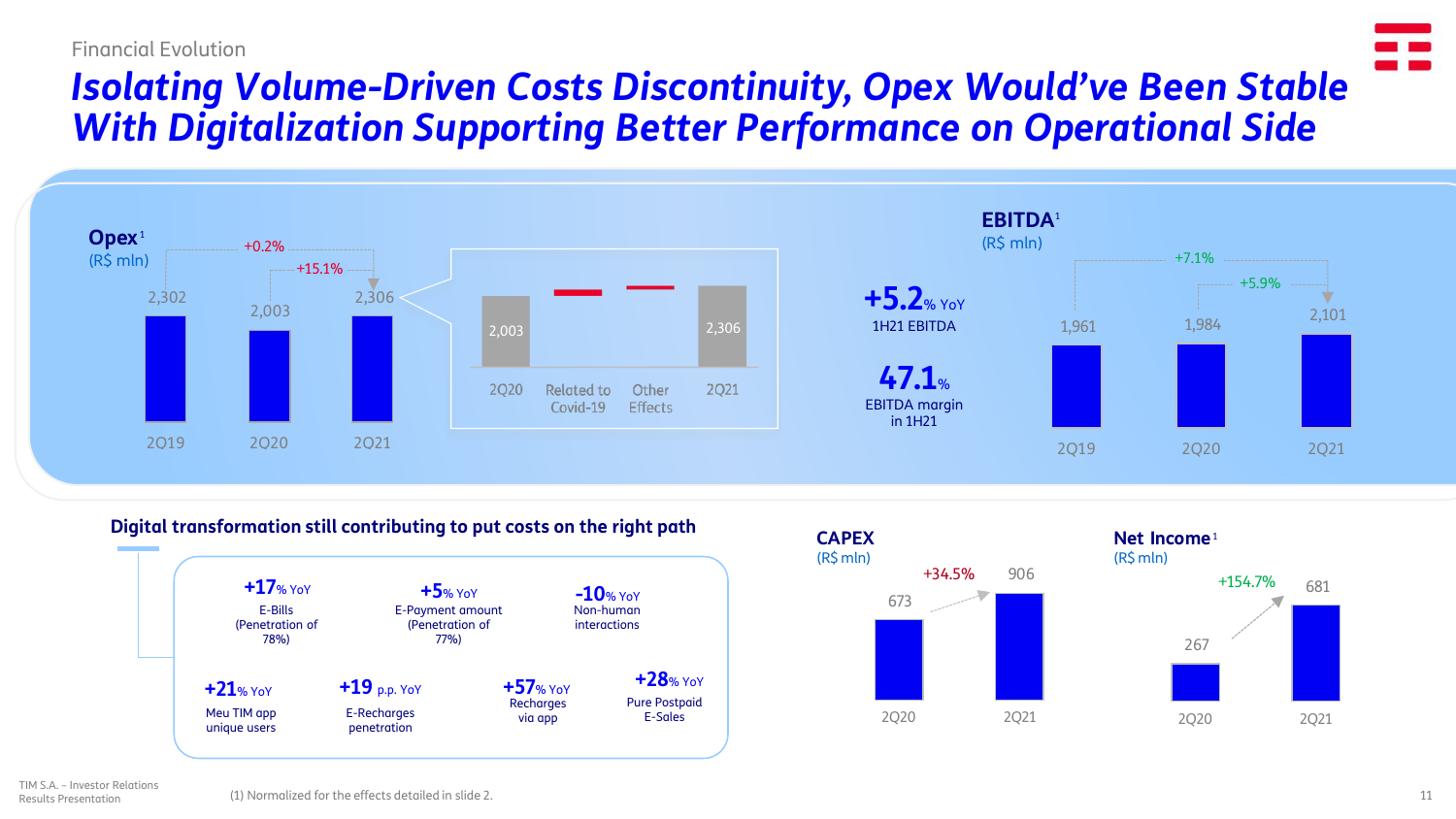# *Strong Cash Flow Generation Improving Financial Position Assessment for Oi's Mobile Assets Acquisition*





TIM S.A. – Investor Relations Results Presentation

(1) EBITDA and Working Capital normalized for the effects detailed in slide 2; (2) FISTEL TFF postponement totals ~970 mln (2020+2021).